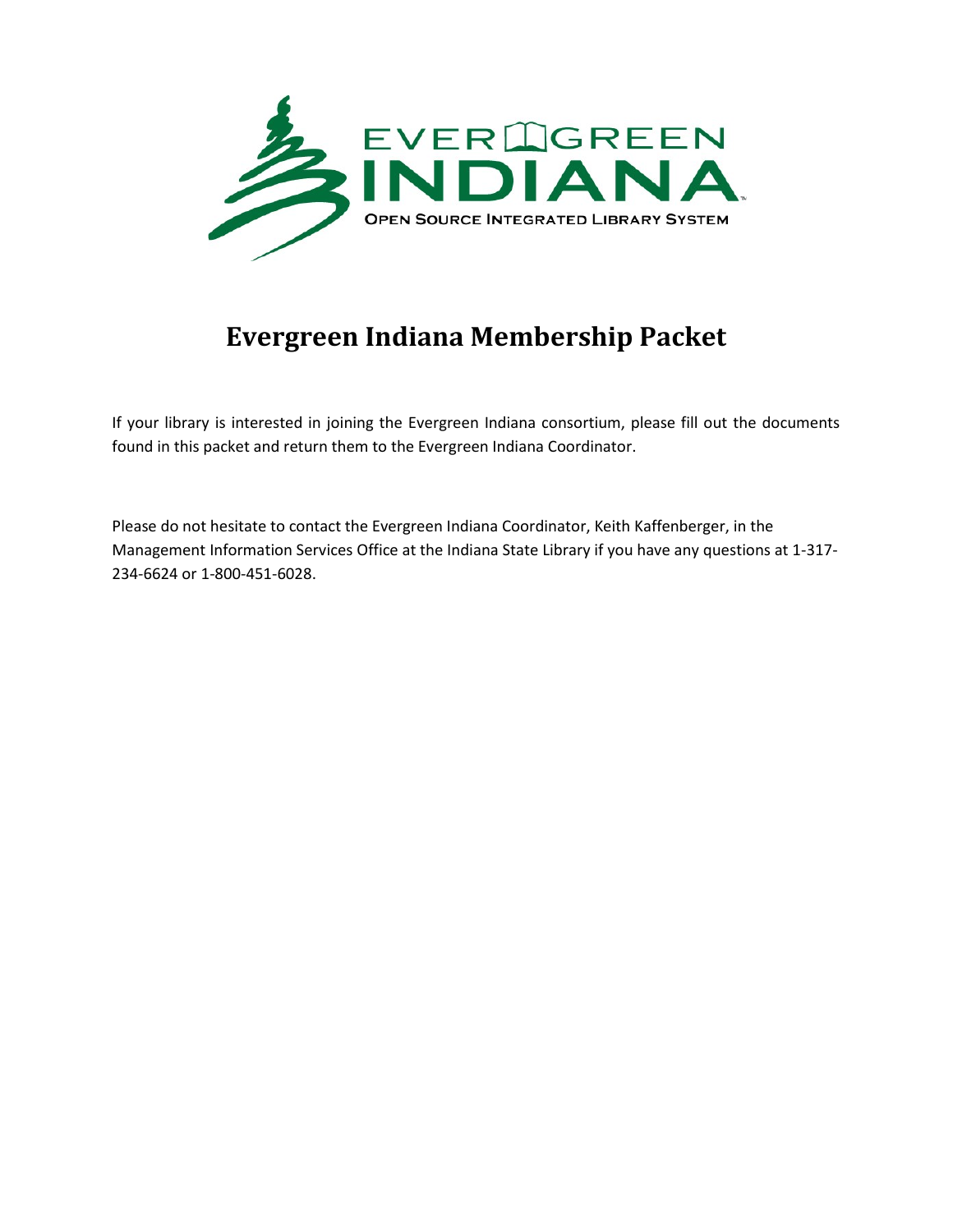

## **Evergreen Indiana Membership Agreement**

#### **I. Purpose**

This Membership Agreement outlines the initial agreements that form the basis for membership in the Evergreen Indiana Council by a library entity.

#### **II. Mission**

The purpose of Evergreen Indiana is to provide a multi-library shared integrated library system.

#### **III. Membership**

While individual library entities retain autonomy over their own local operations, participation in Evergreen Indiana requires collaboration in developing certain common policies and shared decision making. Membership in Evergreen Indiana represents the expectation of active and continuing participation by each member library entity. As a consideration for acceptance and continuation of membership in Evergreen Indiana, the designated library entity agrees to abide by the following terms and conditions:

- a. Accept and follow the Bylaws of Evergreen Indiana.
- b. Successfully implement and strive to meet the Goals of Evergreen Indiana.
- c. Abide by the Evergreen Indiana Code of Ethics.
- d. Accept and comply with the provisions of contractual agreements made by the Indiana State Library on behalf of member libraries and to accept responsibility for the acts of its own employees related to these matters.
- e. Become a member of the Indiana Library Evergreen Indiana Users Council ["the Council"], represented by the Library Director or his/her designee.
- f. Conform to established policies, procedures, protocols, and regulations developed and agreed to by the Council, the Executive Committee and the Indiana State Library
- g. Input, maintain, and share bibliographic holdings within one year of going live and input newly acquired titles on a continual basis, according to the standards developed and agreed to by the Council, the Executive Committee and the Indiana State Library.
- h. Enter its retrospective bibliographic holdings within one year of going live and input newly acquired titles on a continual basis, according to the standards developed and agreed to by the Council, the Executive Committee and the Indiana State Library.
- i. Input, maintain, share, and keep confidential patron records according to the standards developed and agreed to by the Council, the Executive Committee and the Indiana State Library.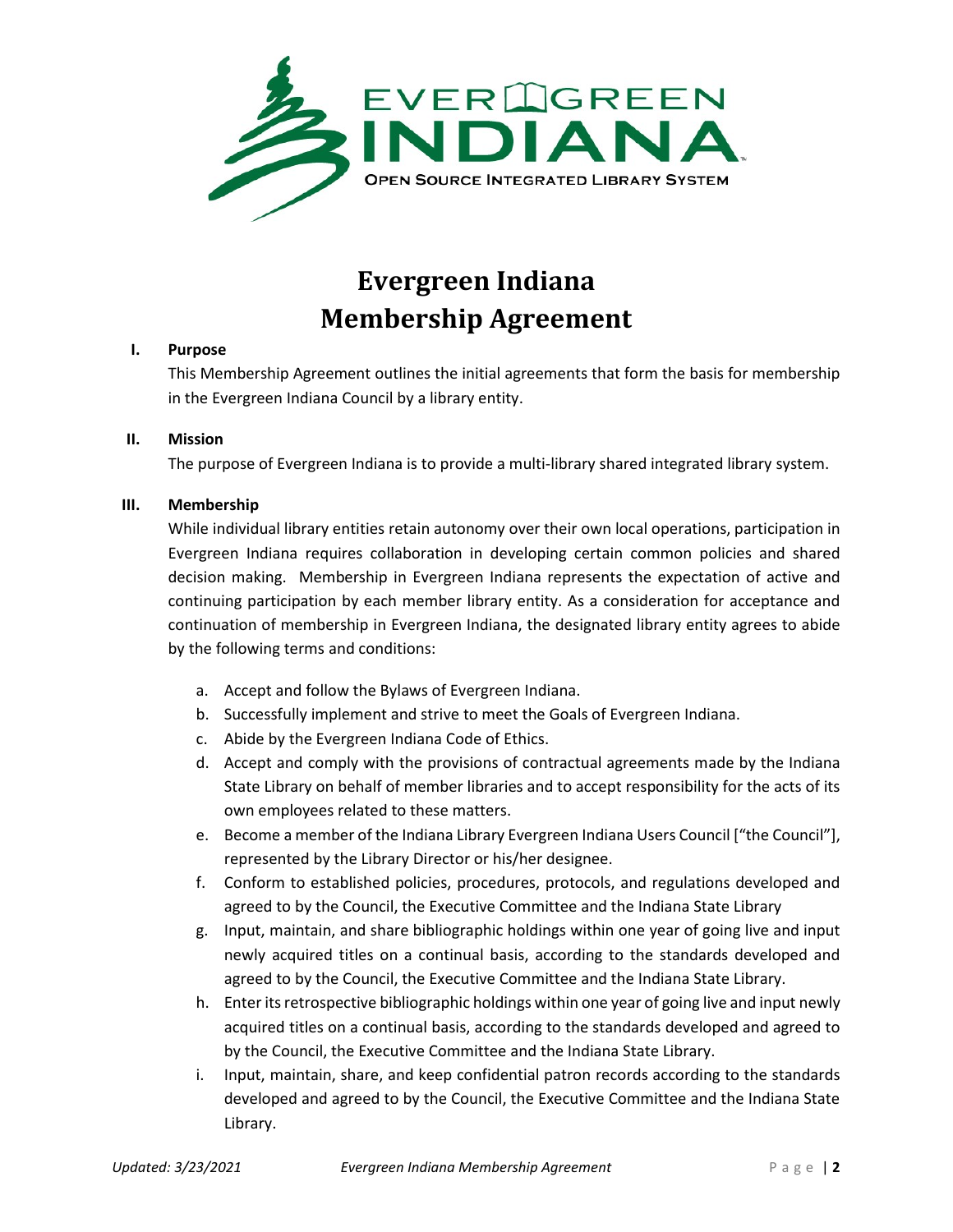- j. Lend library materials to patrons of all participating libraries with exceptions as noted in Evergreen Indiana policies
- k. Connect to the network exclusively with equipment that is compatible with Evergreen Indiana.
- l. Restrict the creation of data records and operations of the Library entity to authorized and trained personnel.
- m. Ensure library personnel participation at all appropriate training and continuing education programs.
- n. Process interlibrary requests and transactions within a minimum of five (5) working days if materials are available. Materials must be returned to the lending library by the due date.
- o. Develop and adhere to a weeding [purging] plan prior to retrospective conversion and request a waiver for any items that are kept and not entered into the database.
- p. Participate in the electronic and physical delivery of services as defined by the Council, the Executive Committee and the Indiana State Library.
- q. Enter accurate information on all Evergreen Indiana related transactions and statistics.
- r. Maintain standards and practices of collection development and not reduce acquisitions by reliance upon the collections of other participating Evergreen Indiana libraries.
- s. Refrain from internal policy changes that would adversely affect other participating Evergreen Indiana libraries.
- t. Designate a representative to serve as the Evergreen Indiana liaison for the library entity who shall communicate with the Indiana State Library personnel on implementation and operations issues.
- u. Regularly participate as appropriate with the Council, the Executive Committee and the Indiana State Library in review of operations of Evergreen Indiana and participate in joint development of plans.
- v. Participate in the activities of the Council by providing staff representation and service to various committees, task forces, and forums sponsored by the Council, the Executive Committee and the Indiana State Library.

The violation of any provision, policy, or requirement that is not corrected within sixty (60) days after written notice of the violation is given by the Indiana State Library will constitute default under the terms of this Agreement. If default should occur, refer to the current termination provisions in the Bylaws.

### **IV. Database – Bibliographic Records and Holdings**

The library entity shall be deemed to have retained title to the library entity databases at all times, unless the library entity transfers the title to Evergreen Indiana. The library entity shall incur all costs to remove bibliographic records and holdings information plus patron information from the database, in the event the library entity chooses to no longer participate in the Evergreen Indiana project, or is asked to cease participation due to a violation of any provision, policy, or requirement that is not corrected within sixty (60) days after written notice of the violation is given.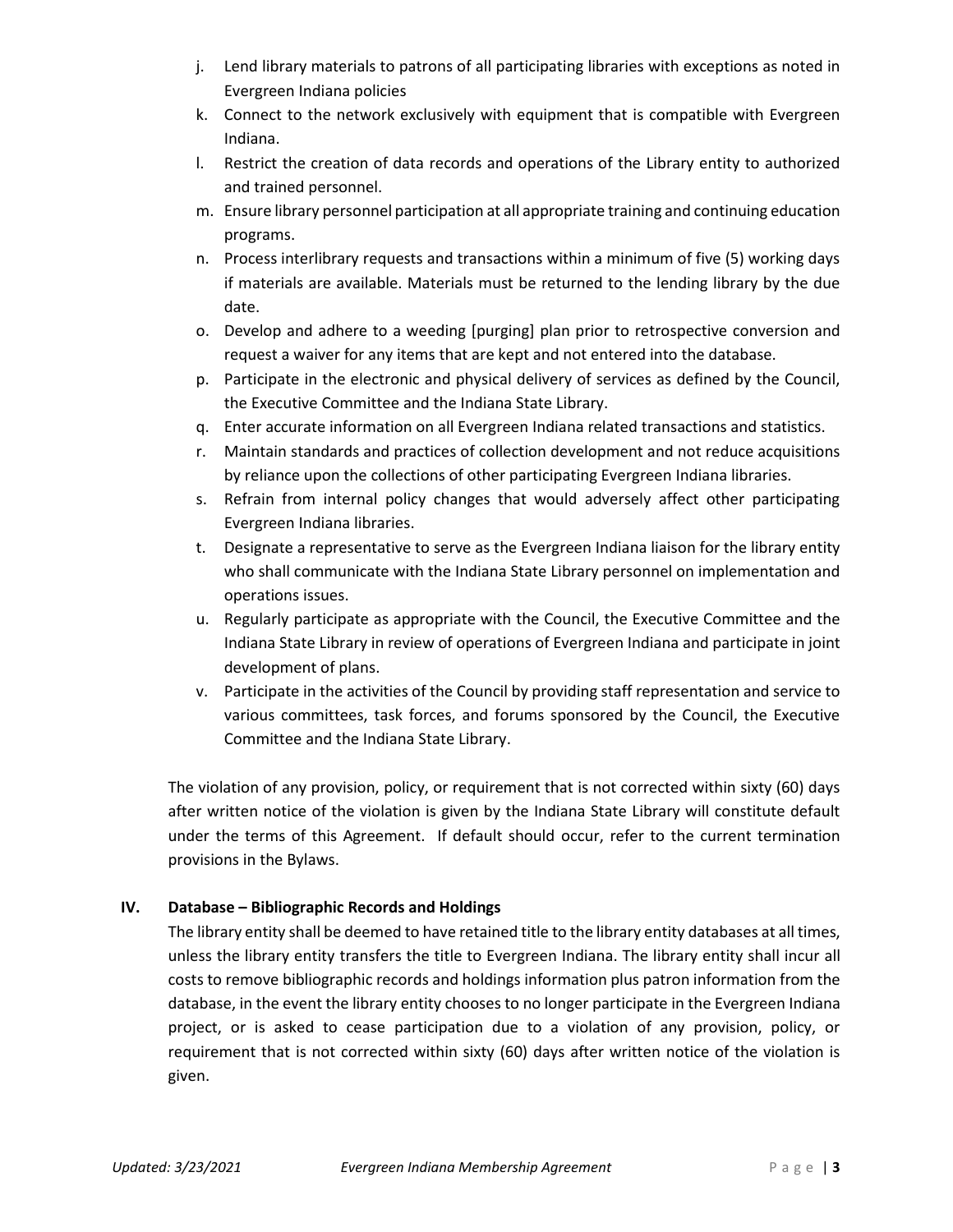#### **V. Equipment**

Equipment to operate Evergreen Indiana within a library district will be the responsibility of the local library and must conform to the technical specifications adopted by the Council. The State Library will host and support the central Evergreen servers and centralized equipment.

#### **VI. Statement of Authority**

This Agreement shall be construed in accordance with the laws of the State of Indiana.

#### **VII. Financial Responsibilities**

All financial responsibilities that will be designated as those to be paid by the member libraries will be acted upon by the Executive Committee and then mailed to the member libraries by April 1 each year with an effective date of January 1 the following calendar year.

All costs will be fully determined and disclosed prior to library entities adding their records to the database and before incurring any possible charges that might be levied by Evergreen Indiana.

This agreement signifies a typical investment of approximately \$5000 of resources by the Indiana State Library and the Evergreen Indiana Consortium. If your library system or the Executive Committee should terminate your system's membership, the Indiana State Library and Consortium must be reimbursed with an exit fee equivalent to 1 full year's current membership fee, with a minimum cost of \$500 and a maximum cost of \$5,000, for the services and materials provided and for the extraction of a digital copy of patron, bibliographic, and item records. There will be no provision of transactional records (circulation, holds, et cetera) by the consortium to exiting members.

#### **VIII. Termination of Agreement**

This Agreement may be terminated by either party upon one hundred and eighty (180) days written notice to the other party and in conformance with the provisions of the Bylaws.

#### **IX. Modification/Amendment**

This Agreement may be amended by mutual written consent of the parties.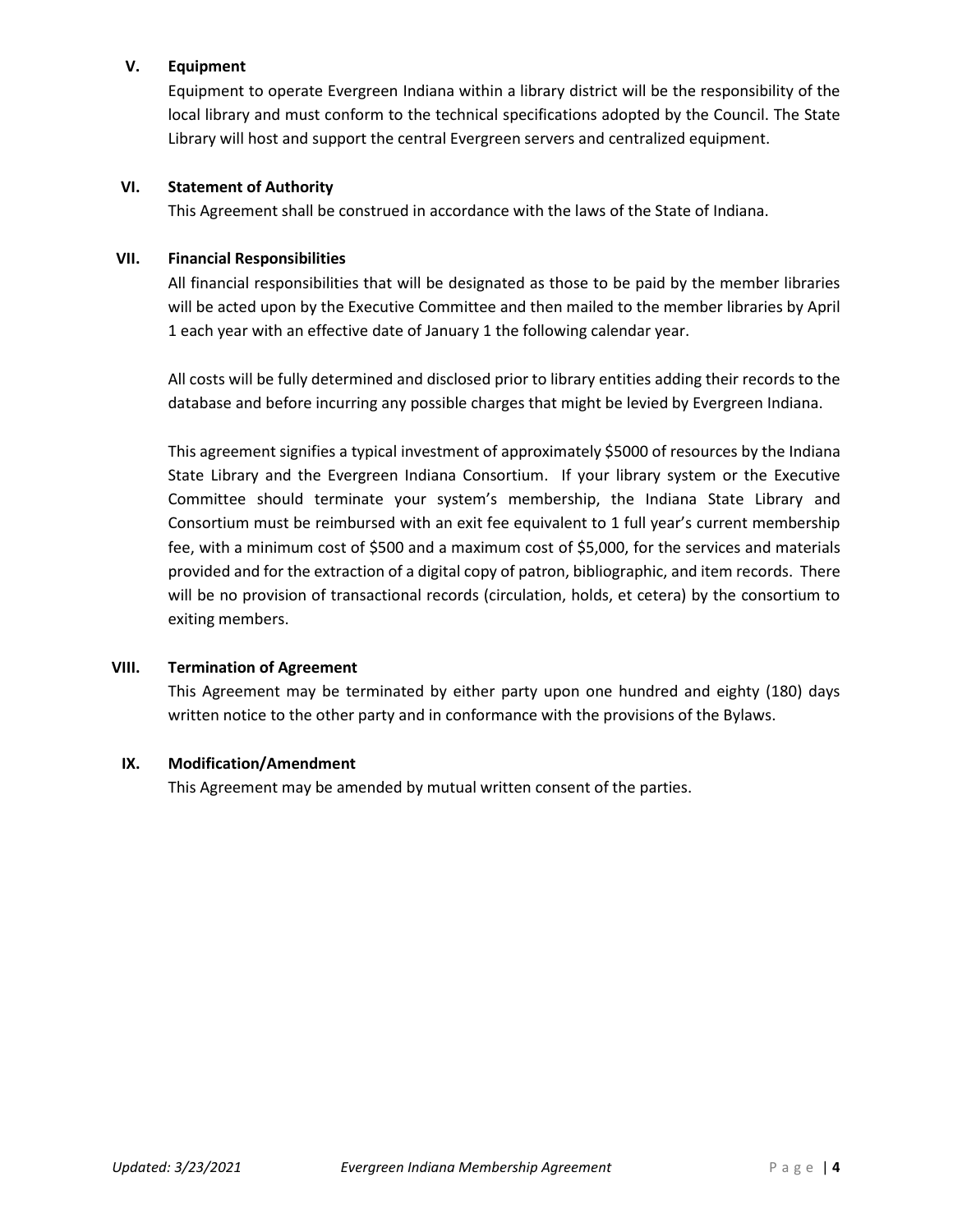#### **X. Notices**

All notices to be given under this Agreement will be in writing and given by depositing the same in the United States Mail.

Notices for the Indiana State Library will be sent to:

State Librarian Indiana State Library 140 North Senate Avenue Indianapolis, IN 46204

Notices for Executive Committee of Evergreen Indiana will be sent to: Evergreen Indiana Executive Committee Chair Indiana State Library 140 North Senate Avenue Indianapolis, IN 46204

Notices for Library Entity will be sent to:

\_\_\_\_\_\_\_\_\_\_\_\_\_\_\_\_\_\_\_\_\_\_\_\_\_\_\_\_\_\_\_

\_\_\_\_\_\_\_\_\_\_\_\_\_\_\_\_\_\_\_\_\_\_\_\_\_\_\_\_\_\_\_

\_\_\_\_\_\_\_\_\_\_\_\_\_\_\_\_\_\_\_\_\_\_\_\_\_\_\_\_\_\_\_

\_\_\_\_\_\_\_\_\_\_\_\_\_\_\_\_\_\_\_\_\_\_\_\_\_\_\_\_\_\_\_ *Library Representative/Title*

*Address*

*Address*

*City, State, Zip*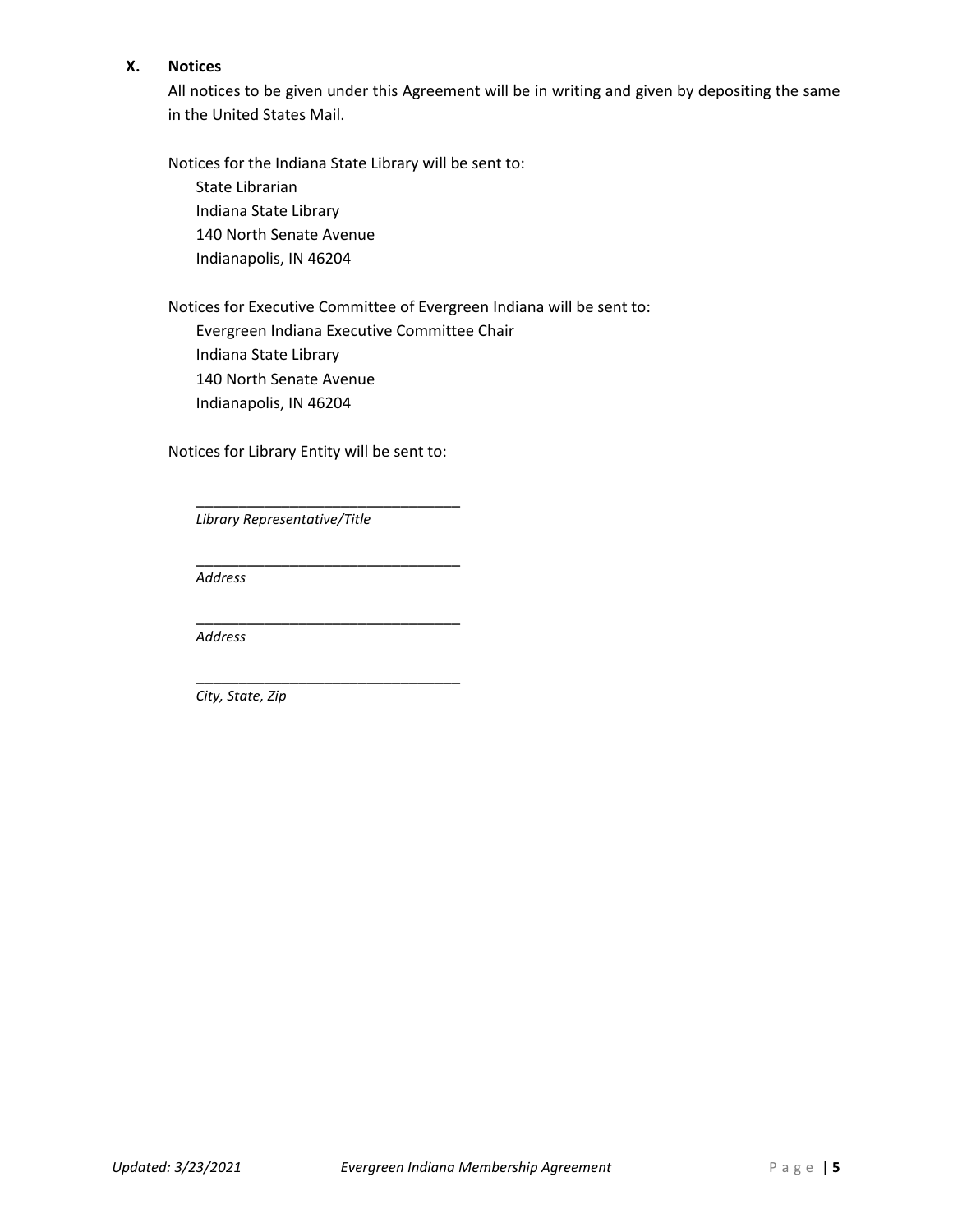#### **XI. Acceptance of Agreement**

| This Agreement is made effective as of | between the Indiana State |  |
|----------------------------------------|---------------------------|--|
|                                        | (Date)                    |  |

Library, Evergreen Indiana and the\_

*(Library Entity)*

The Agreement shall remain in effect until terminated in accordance with the provisions of this Agreement.

As legally authorized representatives of the Library entity by appropriate action of the governing board, Evergreen Indiana and the Indiana State Library, we agree by signing this document to abide by all of the terms and conditions stated in this Membership Agreement in Evergreen Indiana.

#### **Accepted by:**

#### *The Indiana State Library*

| By: |                                                 |      |
|-----|-------------------------------------------------|------|
|     | Representative                                  | Date |
|     | <b>Printed Name</b>                             |      |
|     | Title                                           |      |
|     | <b>Executive Committee of Evergreen Indiana</b> |      |
| By: |                                                 |      |
|     | Executive Committee Chair's Signature           | Date |
|     | Chair's Printed Name                            |      |
|     | Executive Committee Secretary's Signature       | Date |
|     | Secretary's Printed Name                        |      |
|     | <b>Entity Library Name</b>                      |      |
| By: |                                                 |      |
|     | <b>Board President's Signature</b>              | Date |
|     | <b>Board President's Printed Name</b>           |      |
|     | Director's Signature                            | Date |
|     | Director's Printed Name                         |      |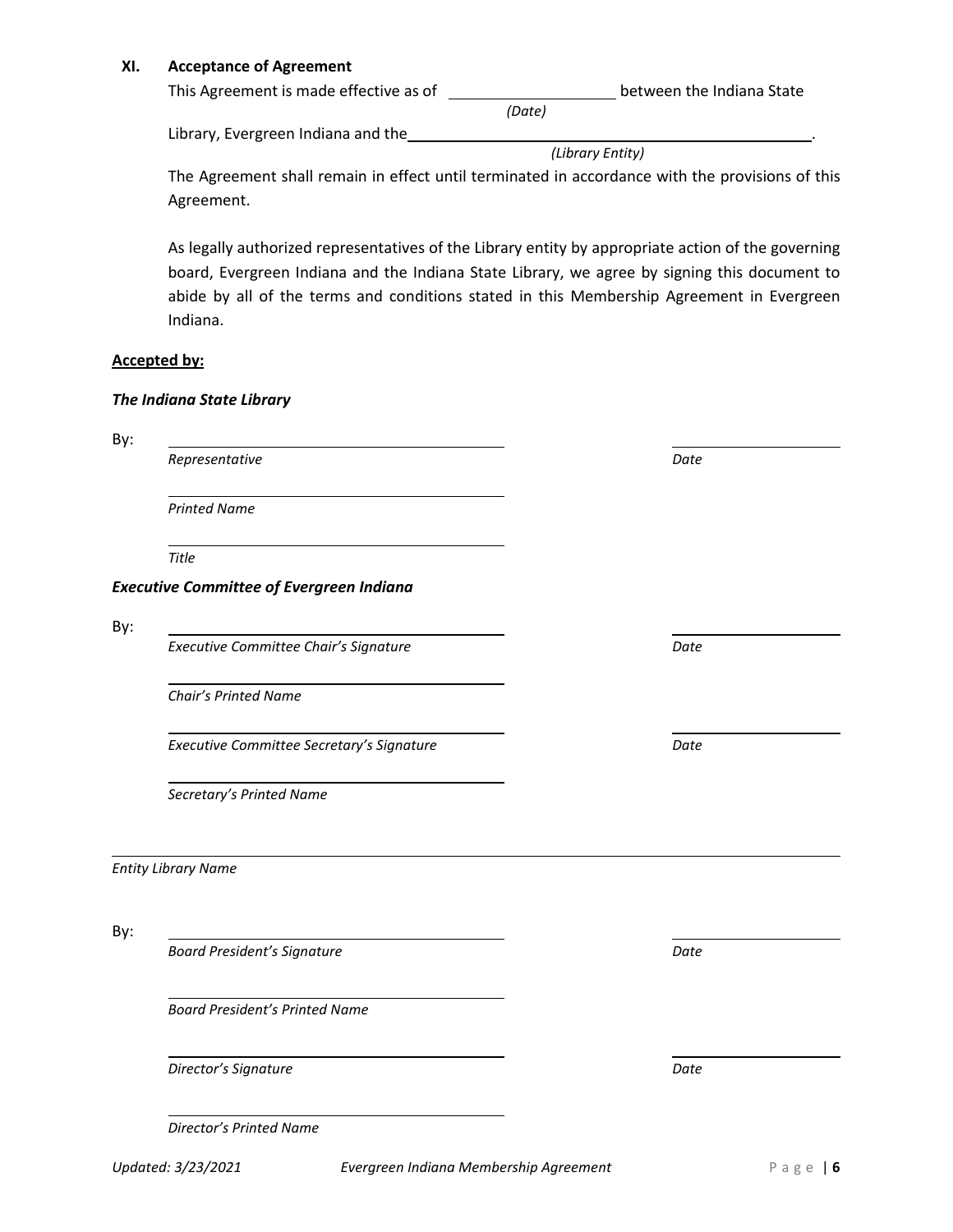

# **The Evergreen Indiana Code of Ethics**

I acknowledge that I have an obligation to the Evergreen Indiana Project and to ensure that each of our library employees complies with this Code of Ethics:

- I shall not violate the privacy and confidentiality of information entrusted to me or to which I may gain access, including a patron's private information or reading records. A patron's personal information, history, or records will not be provided to anyone without legal authorization. Further, I agree to take appropriate action in regard to any illegal or unethical practices that come to my attention.
- I shall not use knowledge of a confidential nature to further my personal interests or for personal gain for myself or others.
- I have an obligation to the Evergreen Indiana project to use equipment and software only for the purposes intended.
- I shall keep my personal skills and knowledge up-to-date and insure that proper expertise is available to the public as needed.
- I will share my knowledge by participating in Evergreen Indiana Committees; I will recommend policies and procedures to improve service delivery in accordance with the participation agreement.
- I shall accept full responsibility for the work I perform.
- I shall cooperate with other Evergreen Indiana members, treating them with honesty and respect.
- I will avoid conflict of interest and insure that the appropriate Indiana State Library management is aware of potential conflicts.
- I will not exploit the weakness of a computer system for personal gain or personal satisfaction for myself or others.
- I will take all steps necessary to ensure that persons working on the Evergreen Indiana project on behalf of the Library will sign an agreement similar to this one which will be retained and made available if requested by Evergreen Indiana.

| Director's Signature | Date |
|----------------------|------|
|                      |      |

*Director's Printed Name*

*Library Name*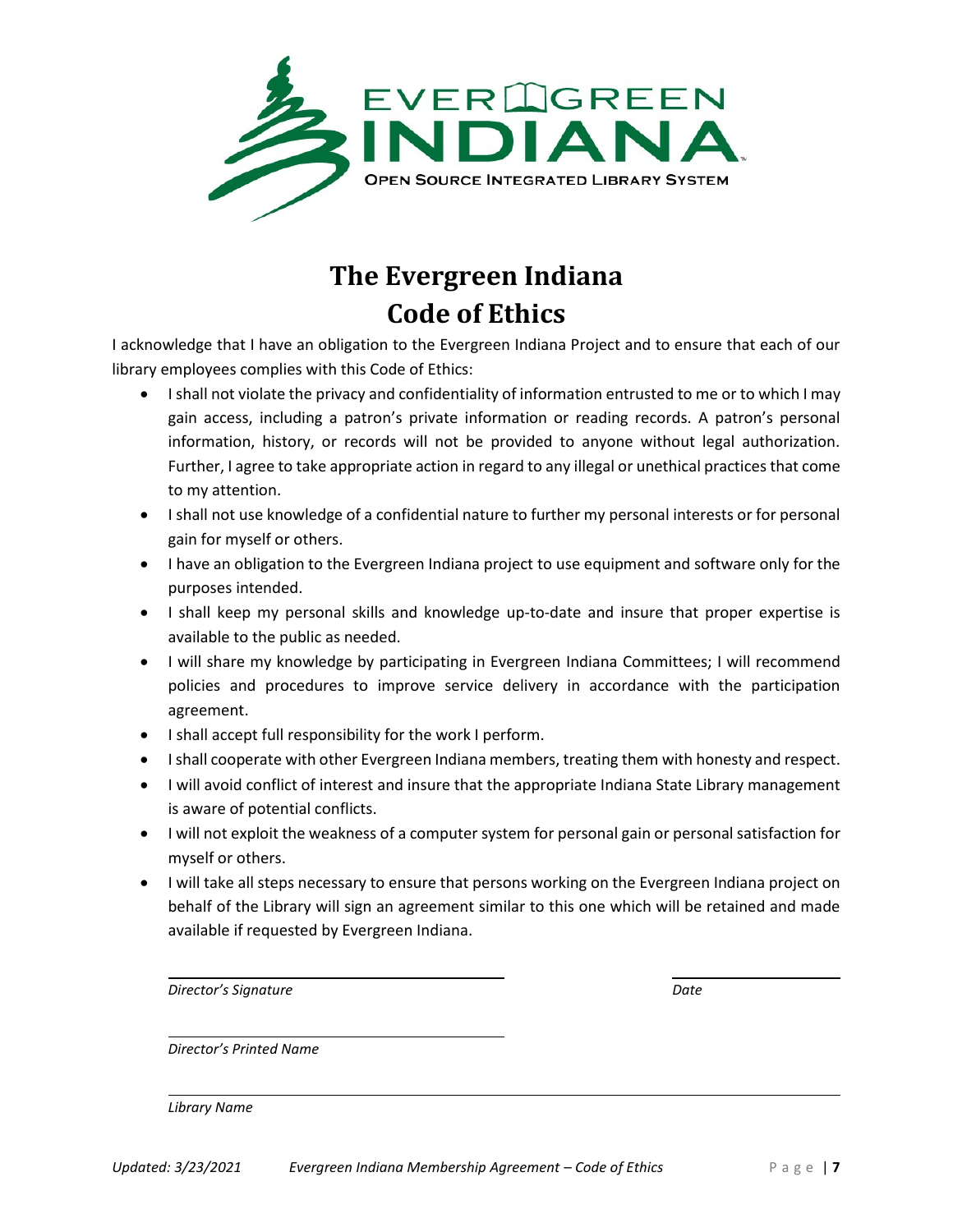

## **Evergreen Indiana Payment Program**

This document will explain the cash and check payment program for Evergreen Indiana.

The goal of the Evergreen Indiana Payment Program is to allow all Evergreen Indiana libraries to accept patron fines and fees for each other. Patrons may incur fines and fees from any library in the consortium from which they borrow materials (overdue, lost, damaged, miscellaneous fines and fees). For that reason, the ISL staff has worked with the State Board of Accounts to identify bookkeeping practices which will allow all member libraries to accept fines and fees on behalf of one another.

The first requirement for this program is that all member libraries pass the board resolutions listed below in order to join the consortium (See resolution templates on the following pages):

- 1. Resolution Authorizing Evergreen Indiana libraries (Including the Indiana State Library) to Accept Payments on Behalf of [Name of your Library] Public Library.
- 2. Resolution to Establish an Evergreen Indiana Fund.

Further description of the Evergreen Indiana Fund: The Evergreen Indiana Fund is an Agency or Pass Through Fund which is used to account for assets held by a government agency in a purely custodial capacity. Money collected on behalf of other libraries will be receipted to the Evergreen Indiana Fund as recommended by the State Board of Accounts. The Evergreen Indiana fund is used to accept money on behalf of another Evergreen Library. The Operating Fund consists of appropriated money, where the source of the fund is tax payer money for the operation of the library. Evergreen money is solely earmarked for another Evergreen library and should never be receipted and debited from the Operating Fund.

Further discussion and training on the payment program will take place in the Evergreen Indiana Payment Project training.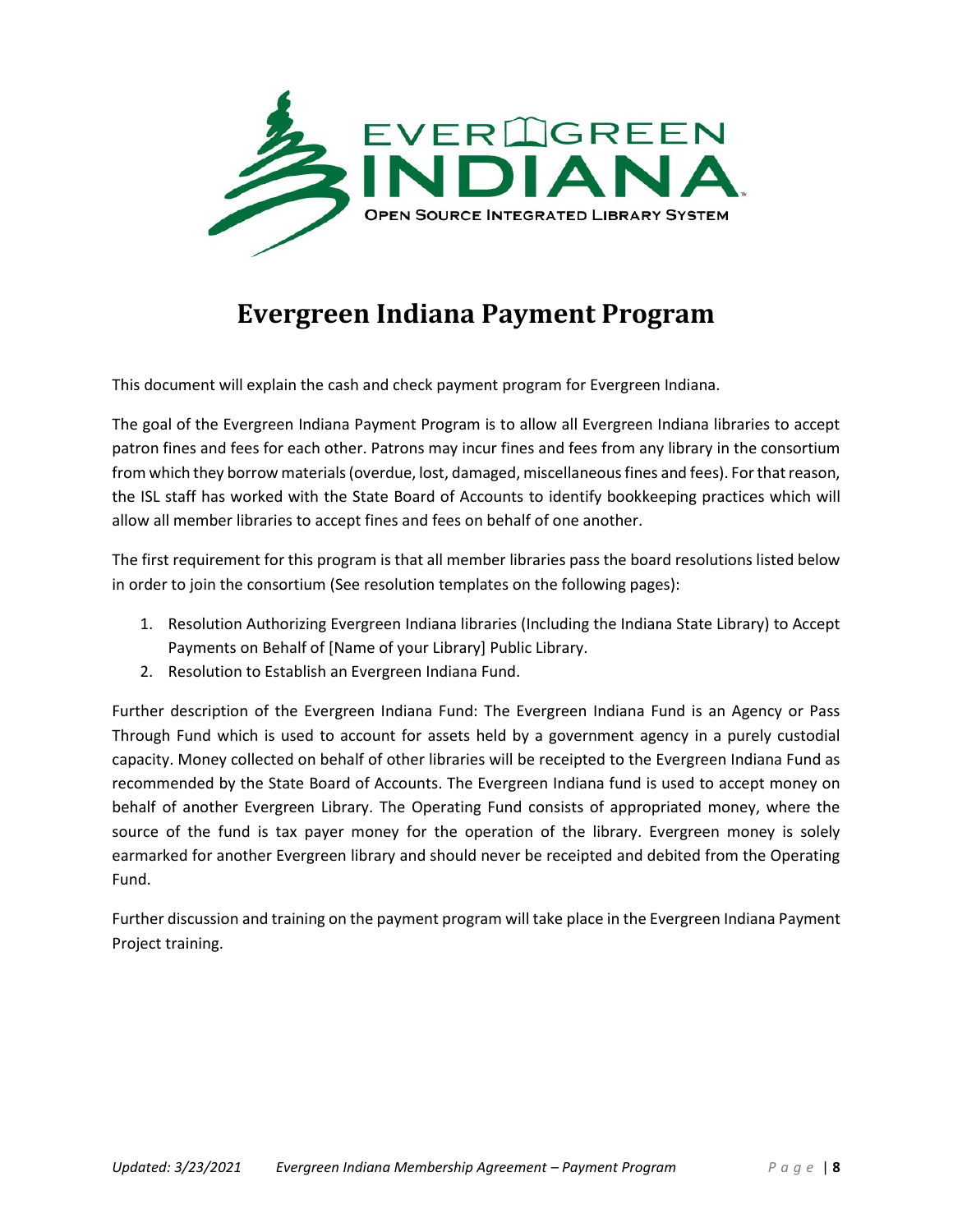### **RESOLUTION AUTHORIZING EVERGREEN INDIANA LIBRARIES (Including the Indiana State Library) TO ACCEPT PAYMENTS FOR FEES & FINES ON BEHALF OF THE**

#### *(Library Name)*

**LIBRARY** 

**WHEREAS**, I.C. 36-12-3-18 provides that a library board may authorize others to collect, on the library's behalf, money or property owed to the library; and

**WHEREAS**, providing a mechanism by which library patrons may pay for Library fines or fees at various Evergreen Indiana public libraries, or the Indiana State Library, is consistent with the Library's efforts to meet the needs of the public; and

**WHEREAS**, the Indiana State Library offers a service to Evergreen Indiana libraries that provides for the collection and redistribution of fines and fees.

**NOW THEREFORE BE IT RESOLVED**, that, pursuant to the provisions of I.C. 36-12-3-18, any Evergreen Indiana public library, and the Indiana State Library, is authorized to collect payments including, but not limited to, credit card payments owed to the Library; and

**BE IT FURTHER RESOLVED**, that all payments collected by Evergreen Indiana libraries on behalf of the Library will be submitted to the Indiana State Library and that the Indiana State Library will distribute to the Library on a quarterly basis, via electronic funds transfer, all payments collected on behalf of and owed to the Library; and

**BE IT FURTHER RESOLVED**, that the Library acknowledges that Evergreen Indiana libraries, including the Indiana State Library, are not debt collectors and will not be contacting patrons or making proactive collection efforts on behalf of the Library.

| at which meeting a quorum was present.                                                                                                                                                                                        |                                                                                                                                                                                                                                      |
|-------------------------------------------------------------------------------------------------------------------------------------------------------------------------------------------------------------------------------|--------------------------------------------------------------------------------------------------------------------------------------------------------------------------------------------------------------------------------------|
| <b>NAY</b>                                                                                                                                                                                                                    | <b>AYE</b>                                                                                                                                                                                                                           |
| the control of the control of the control of the control of the control of the control of the control of the control of the control of the control of the control of the control of the control of the control of the control | <u>state and the state of the state of the state of the state of the state of the state of the state of the state of the state of the state of the state of the state of the state of the state of the state of the state of the</u> |
|                                                                                                                                                                                                                               | and the control of the control of the control of the control of the control of the control of the control of the                                                                                                                     |
| <u> 1989 - Johann Stoff, amerikansk politiker (* 1908)</u>                                                                                                                                                                    | the control of the control of the control of the control of the control of the control of the control of the control of the control of the control of the control of the control of the control of the control of the control        |
| <u> 1989 - Johann Stoff, amerikansk politiker (* 1908)</u>                                                                                                                                                                    | the control of the control of the control of the control of the control of the control of the control of the control of the control of the control of the control of the control of the control of the control of the control        |
|                                                                                                                                                                                                                               |                                                                                                                                                                                                                                      |
| the control of the control of the control of the control of the control of the control of the control of the control of the control of the control of the control of the control of the control of the control of the control | and the control of the control of the control of the control of the control of the control of the control of the                                                                                                                     |
| ATTEST: Board Secretary                                                                                                                                                                                                       |                                                                                                                                                                                                                                      |